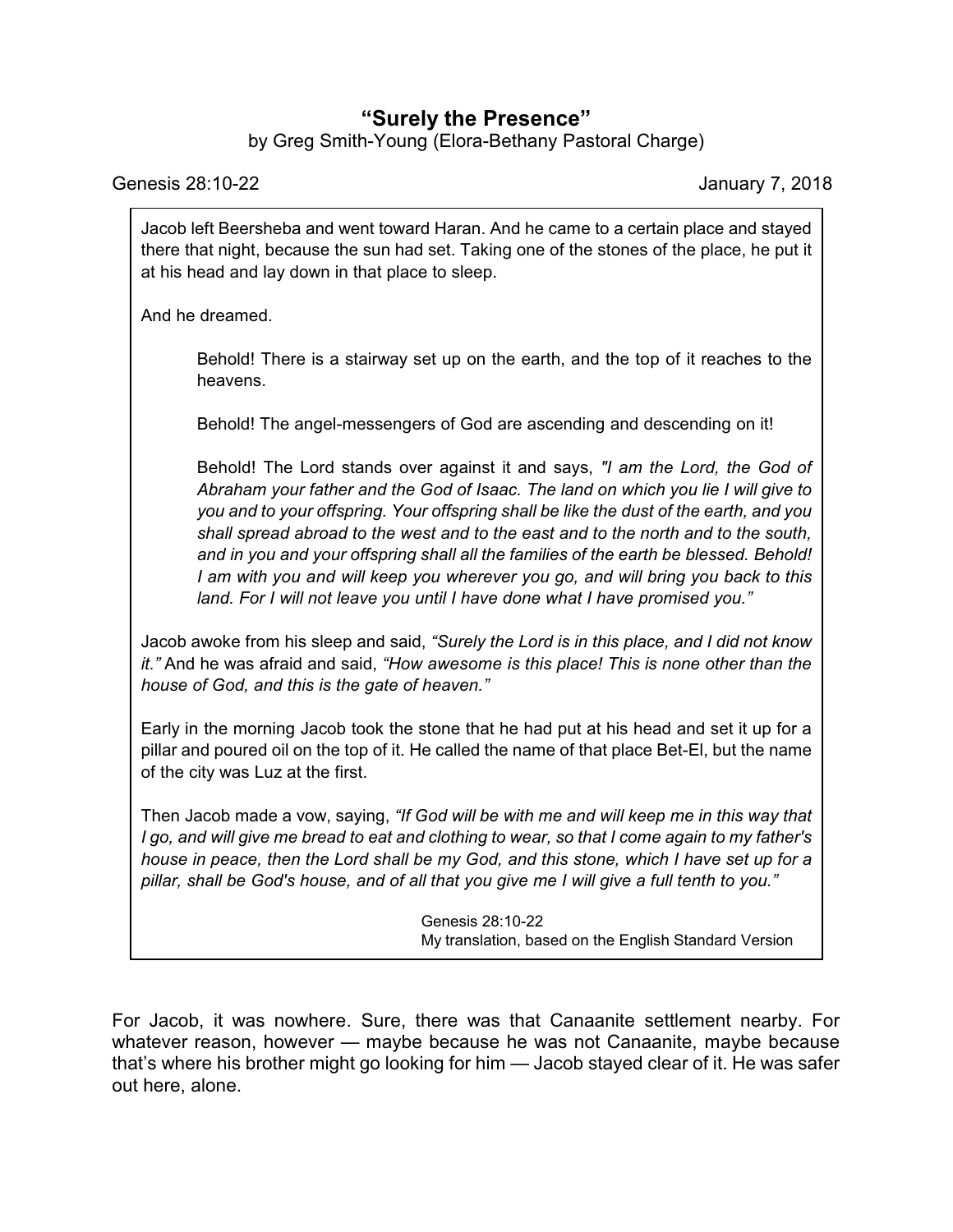Here he would spend the night. Why here? Well, it's as far as he got before the sun went down. If he had started out earlier or later, or gone a different way, or moved faster or slower, he would have stopped somewhere else. This just happened to be the place. Jacob knew nothing about it. That didn't matter. He wouldn't be staying long. Just one night. Alone.

He was on his way to find a wife. His extended family lived days away, up north. Folks thought it best to marry from within one's own clan. At least you know your relatives! This official reason for Jacob's trip was as commonplace as "boy meets girl." Until he met her, though, he would be alone.

The *real* reason for his sudden departure was also ordinary. Siblings feuding. Families fighting. Deceit and betrayal breaking the peace. Some call that "home for the holidays." All-too-common. Jacob had made a big mess, and he was running away from it. Alone.

He found a good-sized stone and placed it close, beside his head. Some say he rested on it, and maybe he did. All we know is he kept the stone close by, and while it was not an ideal pillow, it would be a useful weapon. You know he was alone, didn't know anyone, and could only imagine what surprises might be lurking in the darkness.

Well . . . he soon found out.

II

Leading up to Christmas, I was talking about how Jesus calls us to "step out of our boat" (our "boat" being whatever safe place we are in, or whatever circumstance we are used to). He calls us to "step into the waves," and come to where he is.

But where is Jesus?

We're now in Epiphany. It's about how God shows Jesus to us, and the whole world. God shows us the fullness of who Jesus is, the depth of what Jesus has done, his glory and his grace.

But where is God, who is showing us?

Since September, we've been starting our worship saying together: *"Surely the presence of God is in this place. Help me to notice."* We want to experience God in this time and this place. Then, we've been finishing worship with, *"Wherever you may go, surely the presence of God will be there. Help me to notice."* What we do together here is a sort of training for experiencing God in other times and places.

Do you notice, now, where those lines come from? "Surely the Lord is in this place!" That's what Jacob said when he realized he was not alone.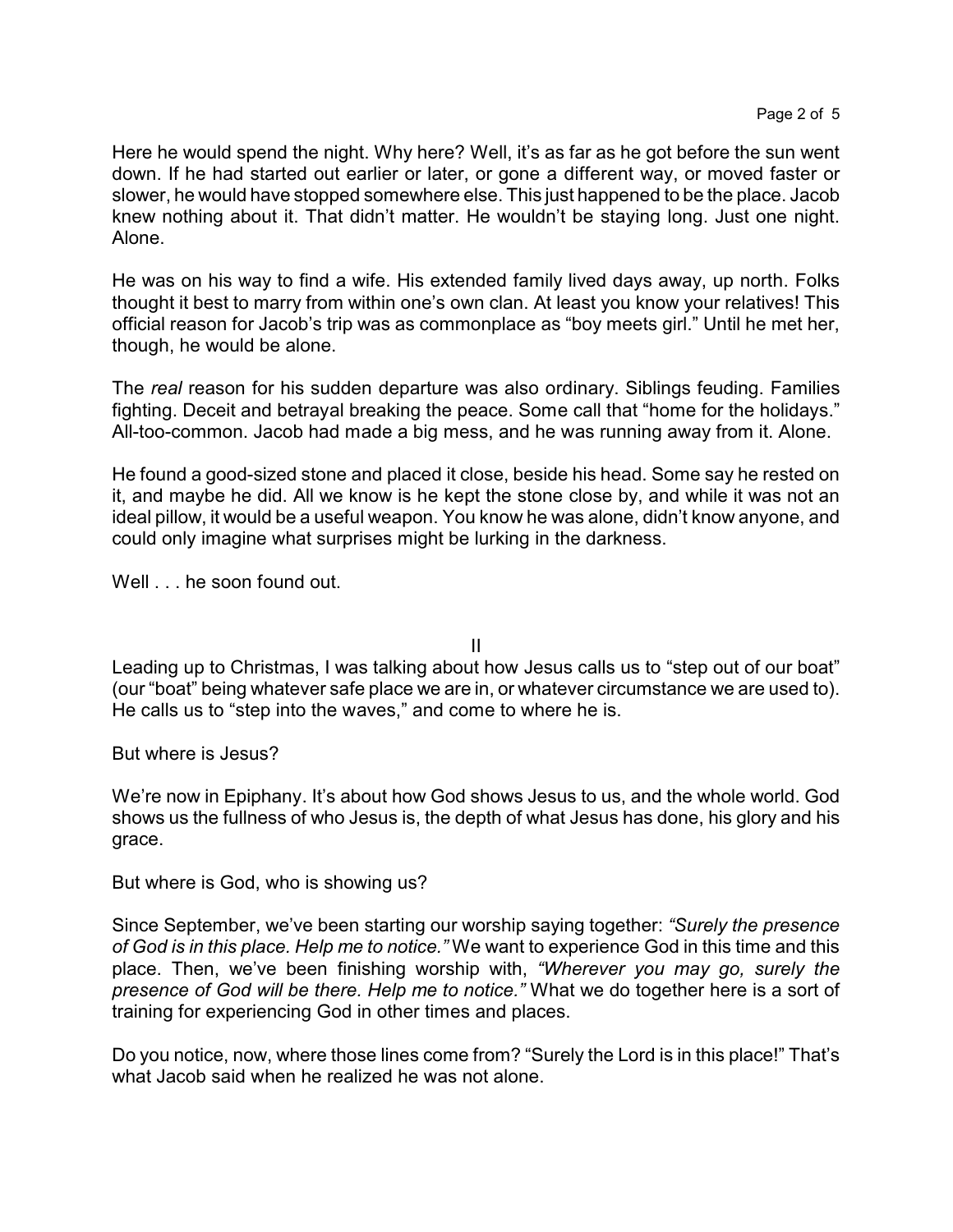Maybe it is a ladder. Or a stairway. Or a stepped ramp, because those were used in temples of the time. Whatever it is, human hands did not build it. It is no one's idea, certainly not Jacob's. He sees something from God.

Notice, it is not for him to climb up. Many spiritualities envision us making our way to the Divine. But Jacob keeps his back firmly flat on the ground. It's God's messengers who are coming down and going back. The wording is unclear, but it might be that even the Lord Almighty comes down it too, and stands beside Jacob. (It's a dream, a way of imagining the very real presence of God.)

Notice, God does not say what we'd expect. Jacob is a cheating scoundrel. But God does not rebuke him. No! God promises, assures, and blesses him.

Yes, a blessing! Until now, Jacob has been scamming and scheming to get blessed. But now the blessing — the Lord's blessing — comes to Jacob. Not earned. Not asked-for. Not anticipated. Not expected. God simply gives it. Jacob will be blessed.

And get this. Until now, Jacob has been bad news for those around him. But God will use him to be a blessing. God will bless him so he can bless others. God will bless Jacob's children and descendants (and they will be many) so that they can bless others. All families everywhere will be blessed through this one family, Jacob's family.<sup>1</sup>

Jacob wakes up from his dream, and his dream has wakened him up to what he has not seen before. Nothing has changed about this place. It's exactly as it was when he came upon it. What's changed is what Jacob sees, what Jacob notices, what Jacob knows.

*This is a God-place. God is here! I had no idea. But now I see what was always true.*

IV So what was it about that place? Was it special? Why?<sup>2</sup>

Is God only in special places? No! God is everywhere, and inside everywhere, and beyond everywhere. Maybe a place becomes special because we've experienced God in that place. That's why for many of us, a church sanctuary is precious; we experience God here. While for others among us, this is a convenient space but we experience God's presence elsewhere. Or, nowhere.

<sup>1</sup> This universal blessing has already been spoken of in the story of Abraham's family (Genesis 12:3, 18:18, 22:28 and 26:4). Now, it becomes focussed on the most unlikeliest of Abraham's clan, Jacob (whom God will later rename "Israel").

<sup>&</sup>lt;sup>2</sup> This and what follows has emerged in large part from engaging with, and learning from, a project carried out by my friend and colleague, Larry Doyle. Lawrence P. Doyle, "*Coram Deo*: the Presence Project" D.Min project report, Columbia Theological Seminary, Decatur GA, 2016.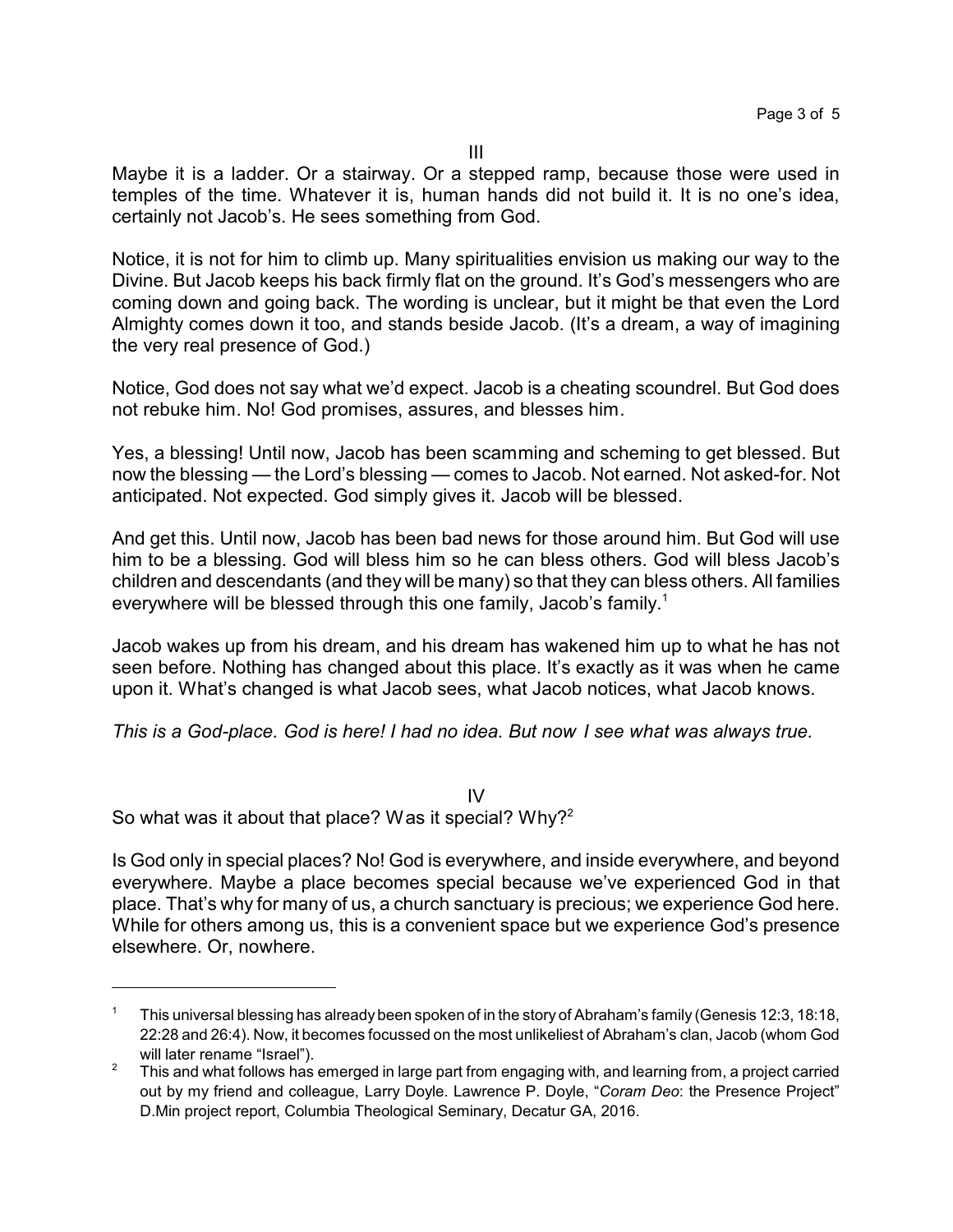If God is wherever you are, how would you know?

Why don't we experience God's presence always? What keeps us from experiencing the presence of God?

One way of seeing the Bible is as "a chronicle of God's sacred presence and humanity's halting response."<sup>3</sup> Something I learn from the Scriptures is that sometimes people don't experience God because God decides they are not going to experience God. We're not in charge of the divine-human encounter! God's not at our beck-and-call. An experience of God can't be conjured up with the right religious or spiritual techniques.

I also learn that if we are living our lives out-of-step with God — that's what sin is — we are not ready to see what God is doing. God is still with us, of course, but we've fractured our souls so we don't notice, and maybe don't want to.<sup>4</sup>

And I also learn that even when we're like Jacob, a spiritual and moral mess, God can still choose to break through and make Godself known to us.

God did not become present to Jacob. Jacob did not make God present. God let Jacob "see" God's presence.<sup>5</sup>

V How might God be letting you see God's presence?

Rabbi Lawrence Kushner said, *"The beginning of knowing about God is simply paying attention, being fully present where you are."<sup>6</sup>*

Paying attention. It's a habit we form by practice. We practice attentiveness.

Because wherever you are, *"Surely God is present in that place."*

Here in worship? Yes! And everywhere else too! Here, we practice attentiveness so we can then practice it elsewhere.

<sup>3</sup> Ibid, 34.

<sup>&</sup>lt;sup>4</sup> This are aspects of why we don't experience God's presence that I think Larry neglects in his project report: God's freedom to be experienced or not-experienced, and sin's power to "blind" us to God's presence.

 $5$  Doyle, 37. Although, again, the emphasis needs to be on God's action and Jacob's reception.

<sup>6</sup> Quoted in Doyle, 36.